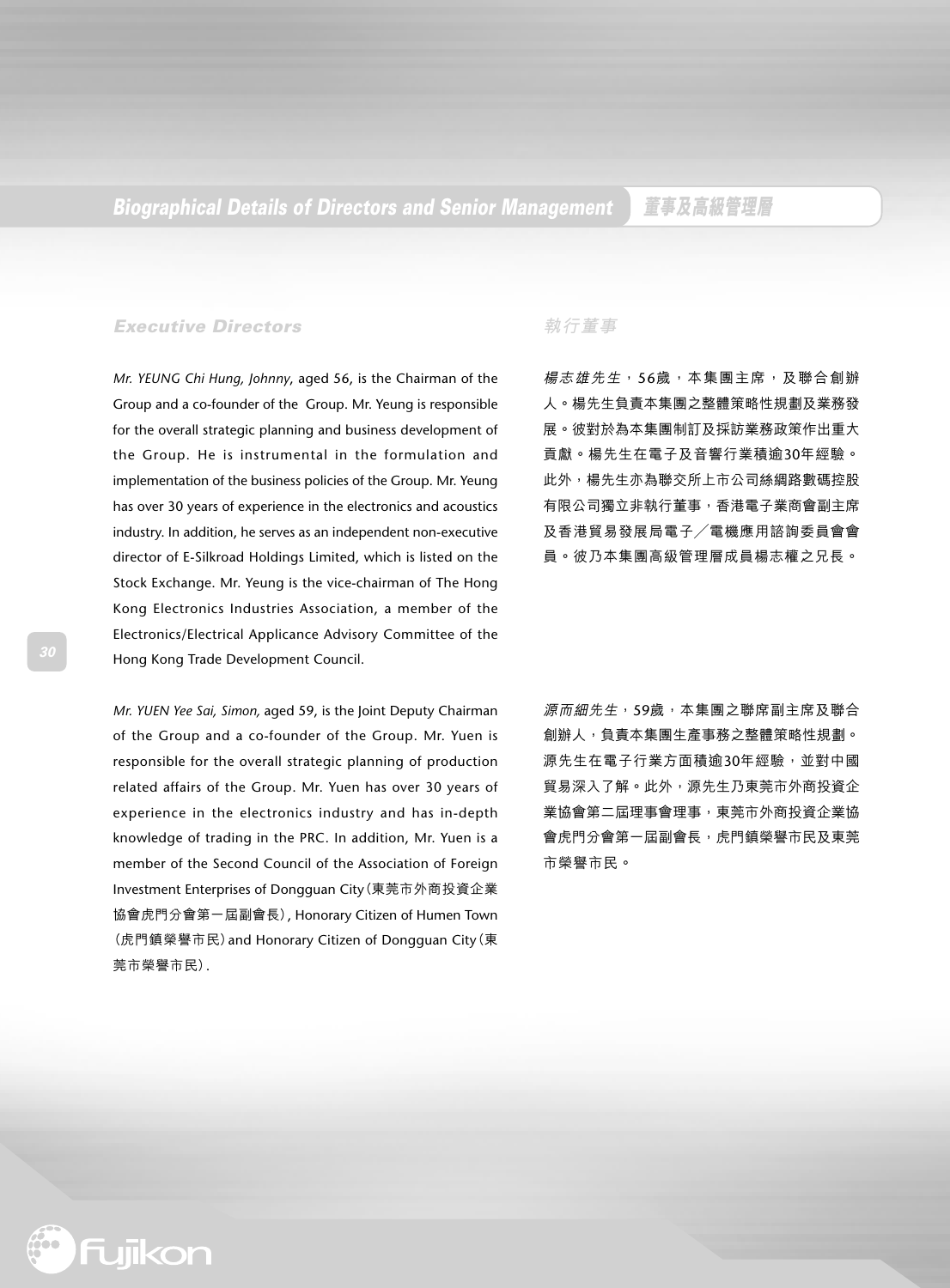### @ SOUND COMPANY

*Mr. CHOW Man Yan, Michael,* aged 52, is the Joint Deputy Chairman of the Group and a co-founder of the Group. Mr. Chow is responsible for the overall strategic planning of purchasing related affairs of the Group. Mr. Chow has over 37 years of experience in the electronics and acoustics industry, especially in production and material management and inventory control.

*Mr. WONG Sau Lik, Weeky Peter,* aged 38, is an executive director of the Group. Mr. Wong joined the Group in March 1989 and is responsible for overseeing the implementation of the corporate strategy on sales and marketing and research and development of the Group. He holds a higher diploma in mechanical engineering from The Hong Kong Polytechnic University, formerly The Hong Kong Polytechnic. Mr. Wong has over 14 years of working experience in international sales and marketing during which more than 8 years of experience in general management. He is the elder brother of Mr. Wong Sau Kin, Cliff, who is a member of the Group's senior management.

*Mr. TSANG Yiu Wah,* aged 42, is an executive director of the Group. Mr. Tsang joined the Group in March 1985 and is responsible for overseeing the entire operations and production of the Group in Dongguan. Mr. Tsang has over 20 years of working experience in the electronics industry during which more than 15 years of experience is in factory management.

周文仁先生,52歲,本集團之聯席副主席兼聯合 創辦人。周先生負責本集團採購事務之整體策略性 規劃。彼於電子及音響行業(特別是生產及物料管 理及存貨控制)積逾37年經驗。

王秀力先生,38歲,本集團之執行董事。王先生 於一九八九年三月加入本集團,負責監察本集團在 銷售及市場推廣以及研究及發展方面所採行之企業 策略。彼持有香港理工大學(前身為香港理工學院) 機械工程高級文憑。王先生在國際銷售及市場推廣 方面擁有逾14年經驗,其中逾8年為一般管理經 驗。彼乃本集團高級管理層成員王秀健之兄長。

曾耀華先生,42歲,本集團之執行董事。曾先生 於一九八五年三月加入本集團,負責監察本集團在 東莞之整個營運及生產。彼在電子行業積逾20年 經驗,其中逾15年為工廠管理經驗。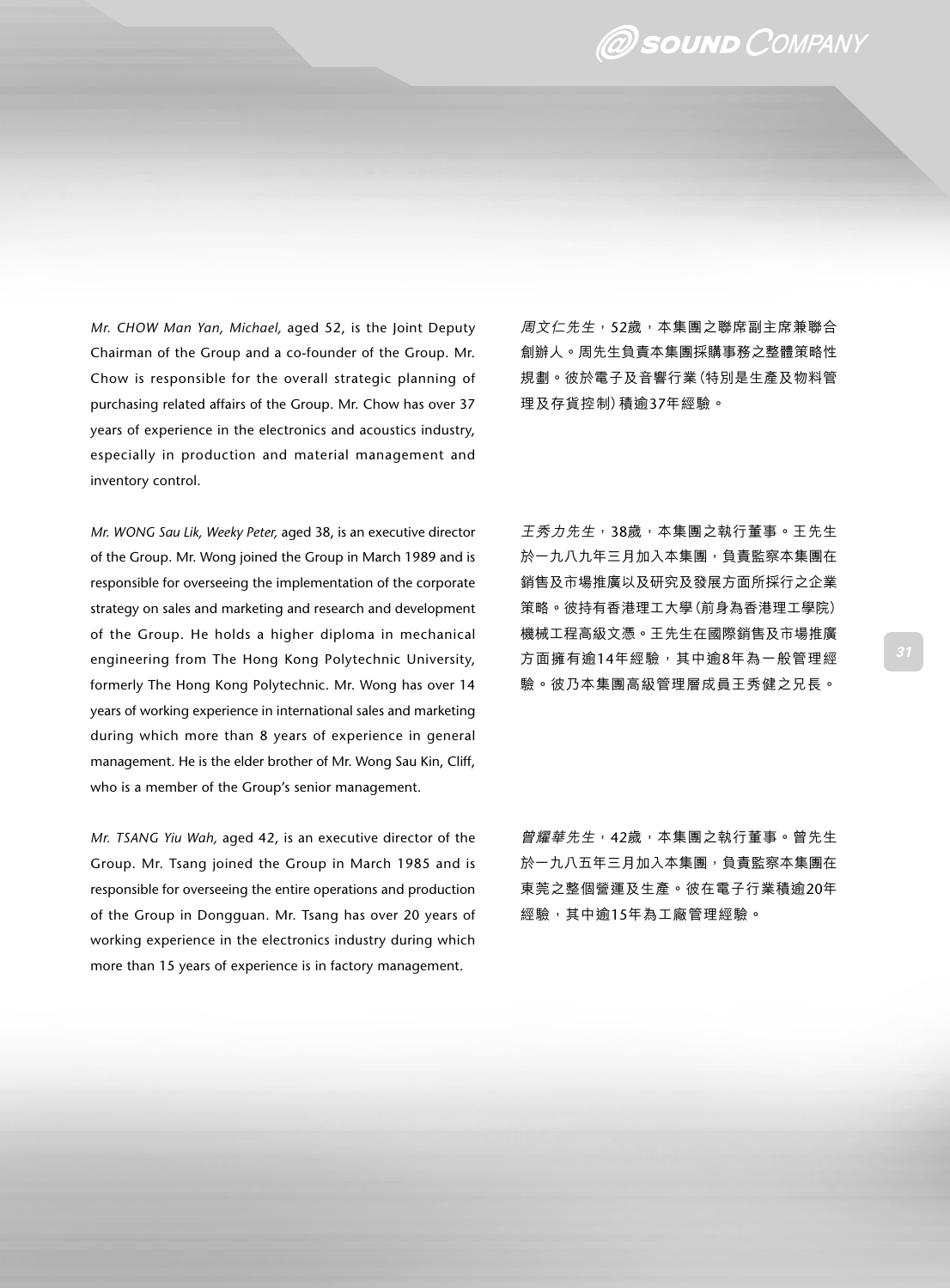### **Biographical Details of Directors and Senior Management 董事及高級管理層**

*Mr. NG Kwong Hing,* aged 43, is the finance director of the Group. He joined the Group in April 1991 and is responsible for the overall financial management and accounting functions of the Group. Mr. Ng has over 20 years of working experience in accounting and finance.

吳廣興先生,43歲,本集團之財務董事。吳先生 於一九九一年四月加入本集團,負責本集團之整體 財務管理及會計部門。彼在會計及財務方面積逾 20年工作經驗。

#### **Independent non-executive Directors**

*Dr LUI Ming Wah,* JP, aged 63, is the independent non-executive Director. Dr. Lui is currently the managing director of Keystone Electronics Co., Ltd. He also serves as a non-executive director of Gold Peak Industries (Holdings) Ltd., S.A.S. Dragon Holdings Limited and AV Concept Holdings Limited, all of which are publicly listed companies on the Stock Exchange. He holds a master degree of applied science from the University of New South Wales, Australia and a doctorate degree in engineering from the University of Saskatchewan, Canada. Dr. Lui has been actively involved in community services and holds various positions, including as a member of the Legislative Council, the honorary chairman of the Hong Kong Electronics Industries Association, and vice-president of The Chinese Manufacturers Association of Hong Kong. Dr. Lui is a member of the Shandong Political Consultative Congress and vice-president of Shandong Province General Chamber of Commerce.

#### **獨立非執行董事**

呂明華博士太平紳士,63歲,獨立非執行董事。 呂博士現為文明電子有限公司董事總經理,亦為聯 交所上市公司金山工業(集團)有限公司,時捷集 團有限公司及先思行集團有限公司的非執行董事。 呂先生持有澳洲新南威爾斯大學科學碩士學位及加 拿大University of Saskatchewan工程博士學位。呂 博士積極參與社會服務,並擔任多個職務,包括立 法會議員、香港電子業商會榮譽主席及香港中華廠 商聯合會副會長,呂博士亦為山東政協委員會常委 及山東省總商會副會長。

**\*** Fujikon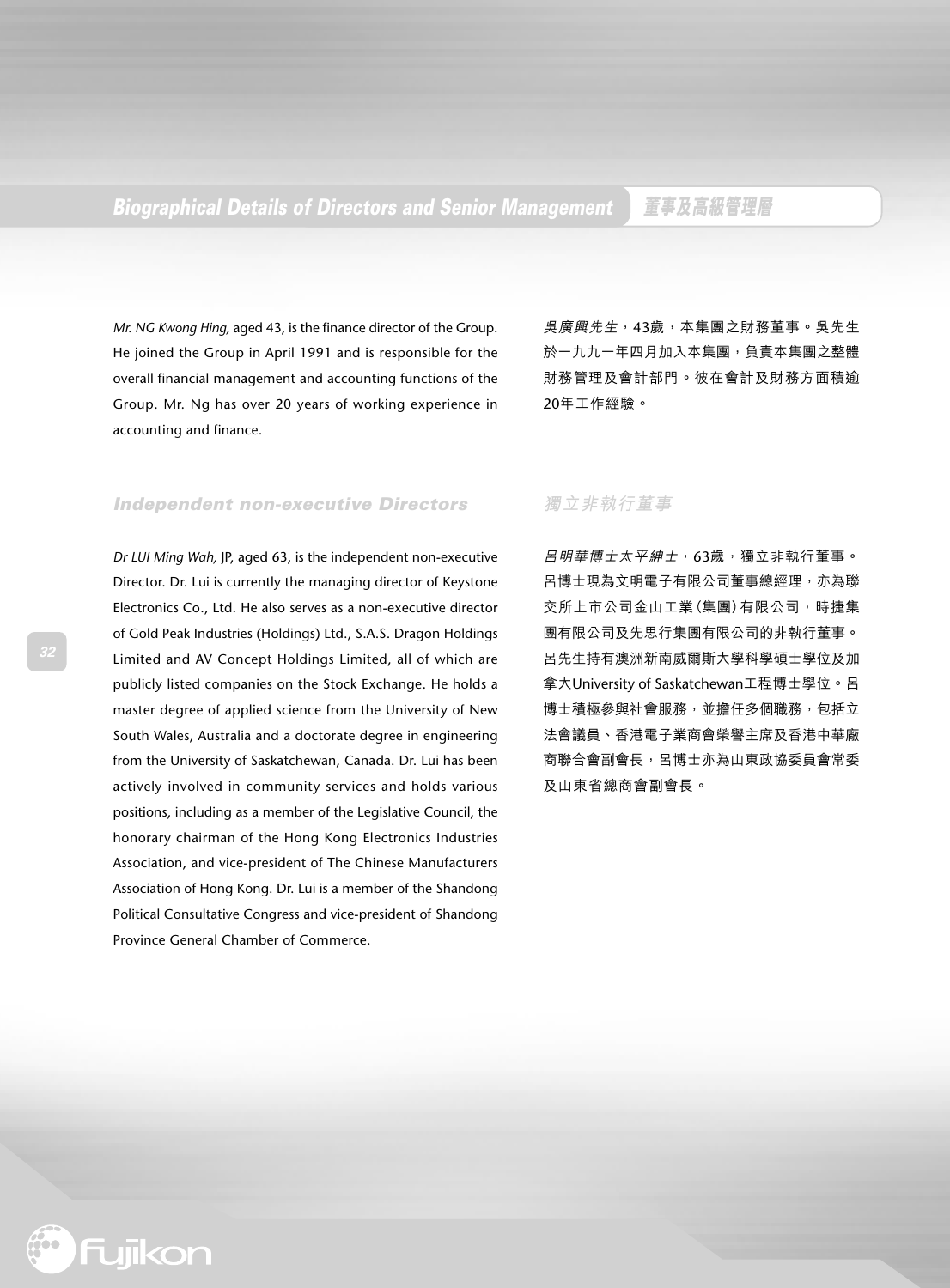## @ SOUND COMPANY

*Dr. CHANG Chu Cheng,* aged 57, is the independent non-executive Director. Dr. Chang is the chairman of Varitronix International Limited and serves as a non-executive director of S.A.S. Dragon Holdings Limited, both of which are listed on the Stock Exchange. He gained his doctorate in solid state electronics from the University of Manchester Institute of Science & Technology in 1969 and lectured in physics and electronics at the Chinese University of Hong Kong. He is currently a member of TDC Electronics/Electrical Appliances Industry Advisory Committee, the honorary advisor of Hong Kong Critical Components Manufacturers Association, the honorary chairman of Hong Kong Photographic and Optics Manufacturers Association, and a director of Hong Kong Chapter of Society for Information Displays (SID).

*Mr. CHE Wai Hang, Allen,* aged 33, is the independent non-executive Director. He holds the bachelor of laws degree and a postgraduate certificate in laws from the University of Hong Kong. He was admitted as a solicitor of the Supreme Court of Hong Kong in 1993 and has been a member of The Law Society of Hong Kong since 1993. He has been practising as a solicitor in Hong Kong for over 8 years and is a partner of Wong, Hui & Co., Solicitors.

張樹成博士,57歲,獨立非執行董事。張博士在 聯交所上市公司之精電國際有限公司及時捷集團有 限公司分別擔任主席及非執行董事。彼於一九六九 年獲英國曼徹斯特大學之科學及技術研究院頒發固 態電子學博士銜,並曾於香港中文大學教授物理學 及電子學。彼現為貿易發展局轄下電子/電器業顧 問委員會成員,香港關鍵性零部件製造業協會名譽 顧問,亦為香港攝影及光學製造業協會之榮譽主 席,以及Hong Kong Chapter of Society for Information Displays (SID)董事。

車偉囱先生,33歲,獨立非執行董事,獲香港大 學頒發法律學士學位及深造文憑。彼於一九九三年 出任香港高等法院律師,並由一九九三年起成為香 港律師公會成員。車先生作為香港執業律師逾8 年,並為黃許律師行合夥人。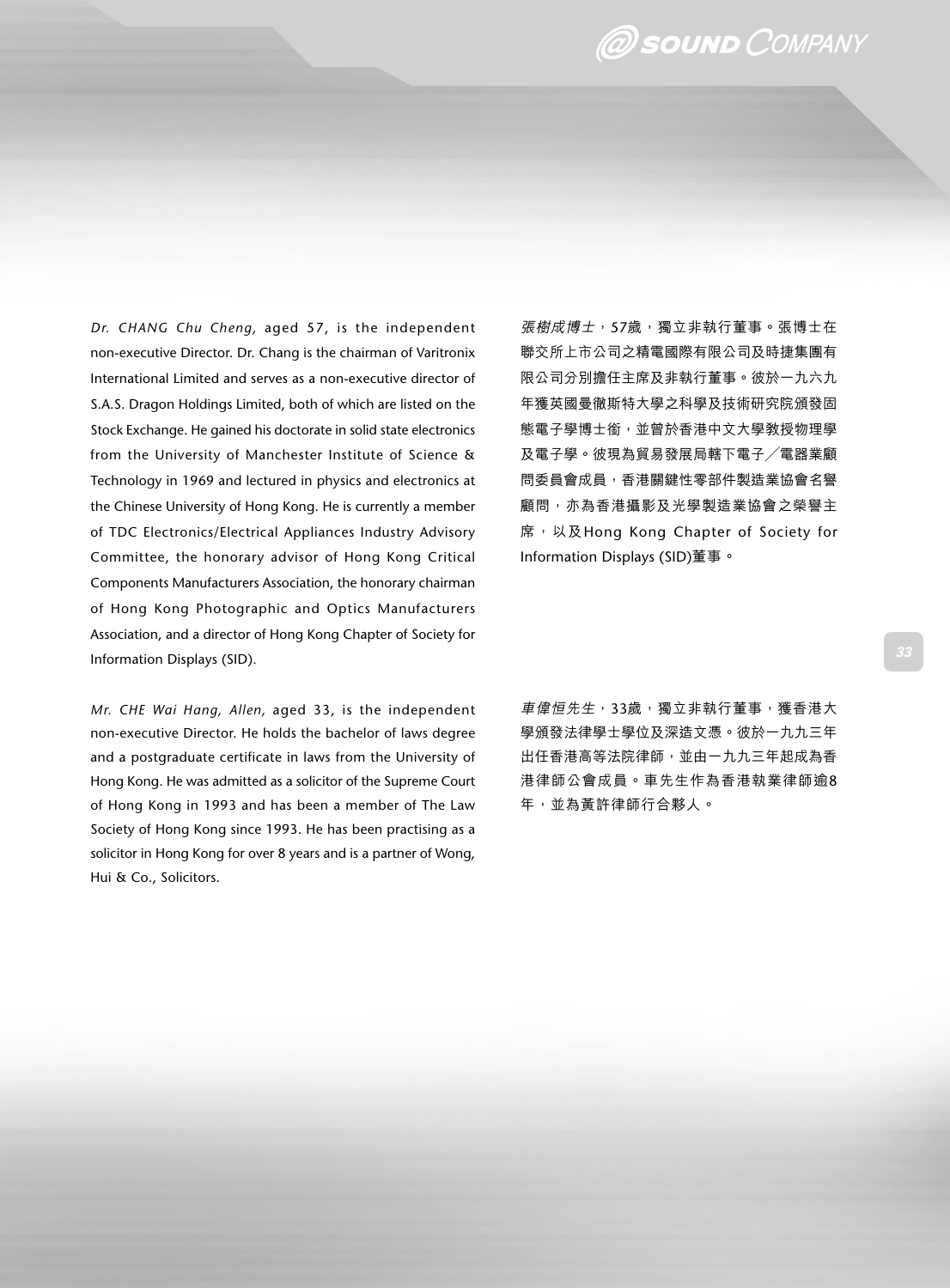#### **Senior Management**

*Mr. CHOW Hing Sang, Adam,* aged 36, is the General Manager of Sales and Maketing of Fujikon Industrial Company Limited. Mr Chow joined the Group in September 1998 and is responsible for Products Development and Management, Sales and Marketing function. Mr Chow holds a bachelor degree of engineering in production engineering and production management from University of Nottingham, the United Kingdom and a master of business administration in strategic marketing from University of Hull, the United Kingdom. He is a member of the Chartered Institute of Marketing of United Kingdom, a member of Chartered Management Association of Hong Kong, and the advisor of the Education and Training Division in Chartered Management Association.

*Mr. WONG Sau Kin, Cliff,* aged 33, is the General Manager of Research and Development of Fujikon Industrial Company Limited and is responsible for the R&D function of Fujikon Industrial Company Limited. Mr. Wong graduated with a bachelor degree of engineering in mechanical engineering from University of Electrical Communication, Tokyo, Japan. Prior to joining the Group in August 1998, he has over 5 years of working expericence as mechanical designer. He is a younger brother of Mr. Wong Sau Lik, Weeky Peter, one of the executive directors.

*Mr. CHAN Pak Yeung,* aged 53, is the General Manager of Production of Fujikon Industrial Company Limited and is responsible for managing and planning the production functions of that company. He joined the Group in July 1997 and has over 30 years of experience in the electronics and computer manufacturing industries.

#### **高級管理層**

周慶生先生,36歲,富士高實業有限公司銷售及 市務部總經理。周先生於一九九八年九月加入本集 團,負責富士高實業有限公司產品發展及管理,銷 售及市場推廣。周先生畢業於英國UNIVERSITY OF NOTTINGHAM,持有生產工程及生產管理工程學 士學位,以及持有英國UNIVERSITY OF HULL 策略 市務工商管理碩士學位,彼乃英國特許市務學會會 員及香港特許行政管理協會會員,更為該會教育及 培訓科擔任顧問。

王秀健先生,33歲,富士高實業有限公司產品研 究及發展部總經理,負責富士高實業有限公司產品 研究及發展。王先生畢業於日本東京University of Electrical Communication, 持有機械工程系工程 學士學位。在彼於一九九八年八月加入本集團前, 彼任職機械結構設計師逾五年。彼乃執行董事之一 王秀力先生之胞弟。

陳柏楊先生,53歲,富士高實業有限公司生產部 總經理,負責管理及策劃本公司之生產部運作。彼 於一九九七年七月加入本集團前,在電子及電腦製 造行業積逾30年經驗。

**\*** Fujikon